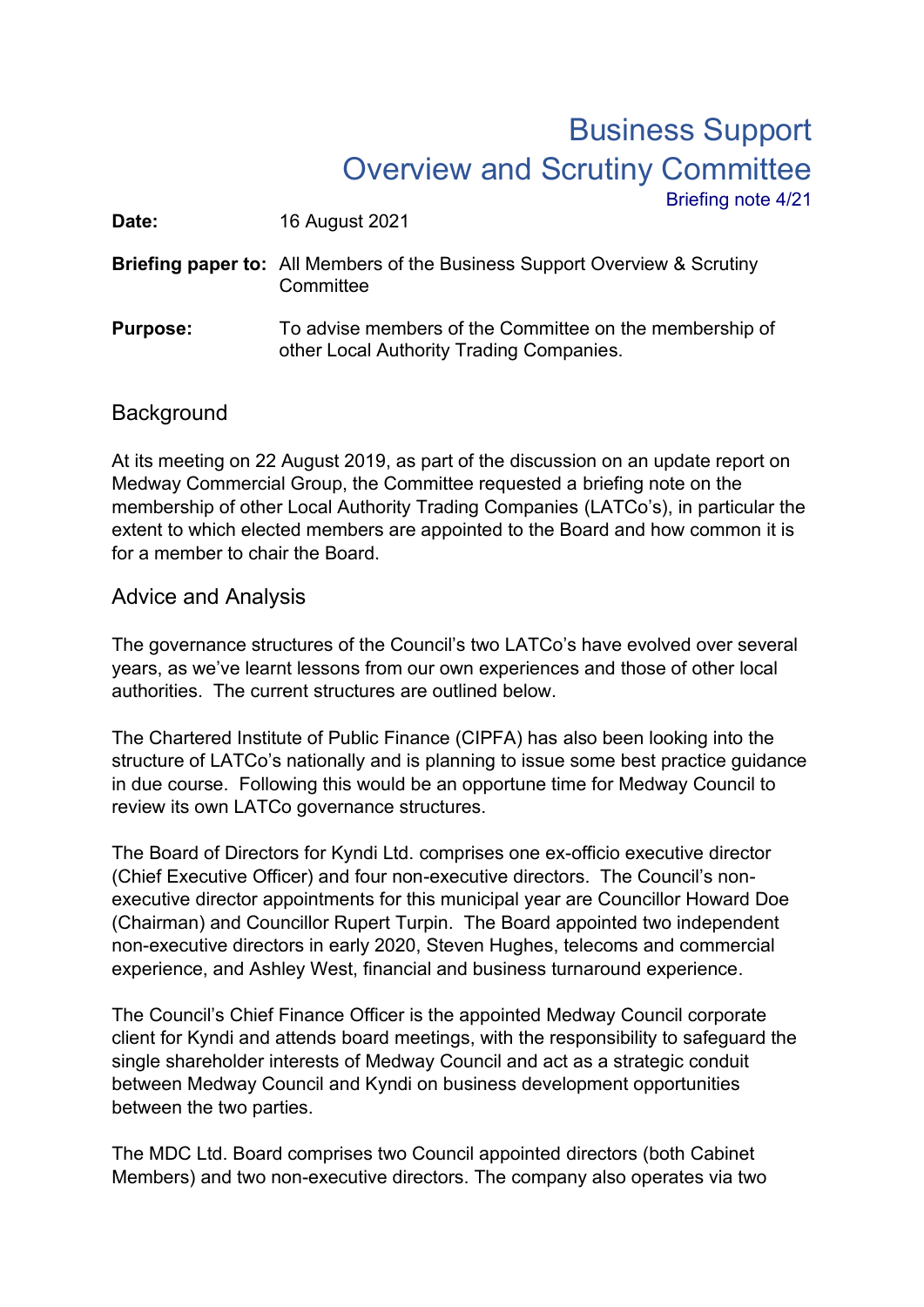subsidiaries. Medway Development Company (PRS) Limited is chaired by Councillor Doe and Medway Development Company (Land and Property) Limited is chaired by Councillor Gulvin.

The Assistant Director for Regeneration is the appointed Medway Council corporate client for MDC Ltd. and attends board meetings.

As requested by the Committee, officers have undertaken some work to ascertain how other local authorities have structured their company boards and attached at Appendix 1 is a schedule outlining the board structures of a number of other LATCo's.

Phil Watts, Chief Finance Officer, 01634 332220, [phil.watts@medway.gov.uk](mailto:phil.watts@medway.gov.uk)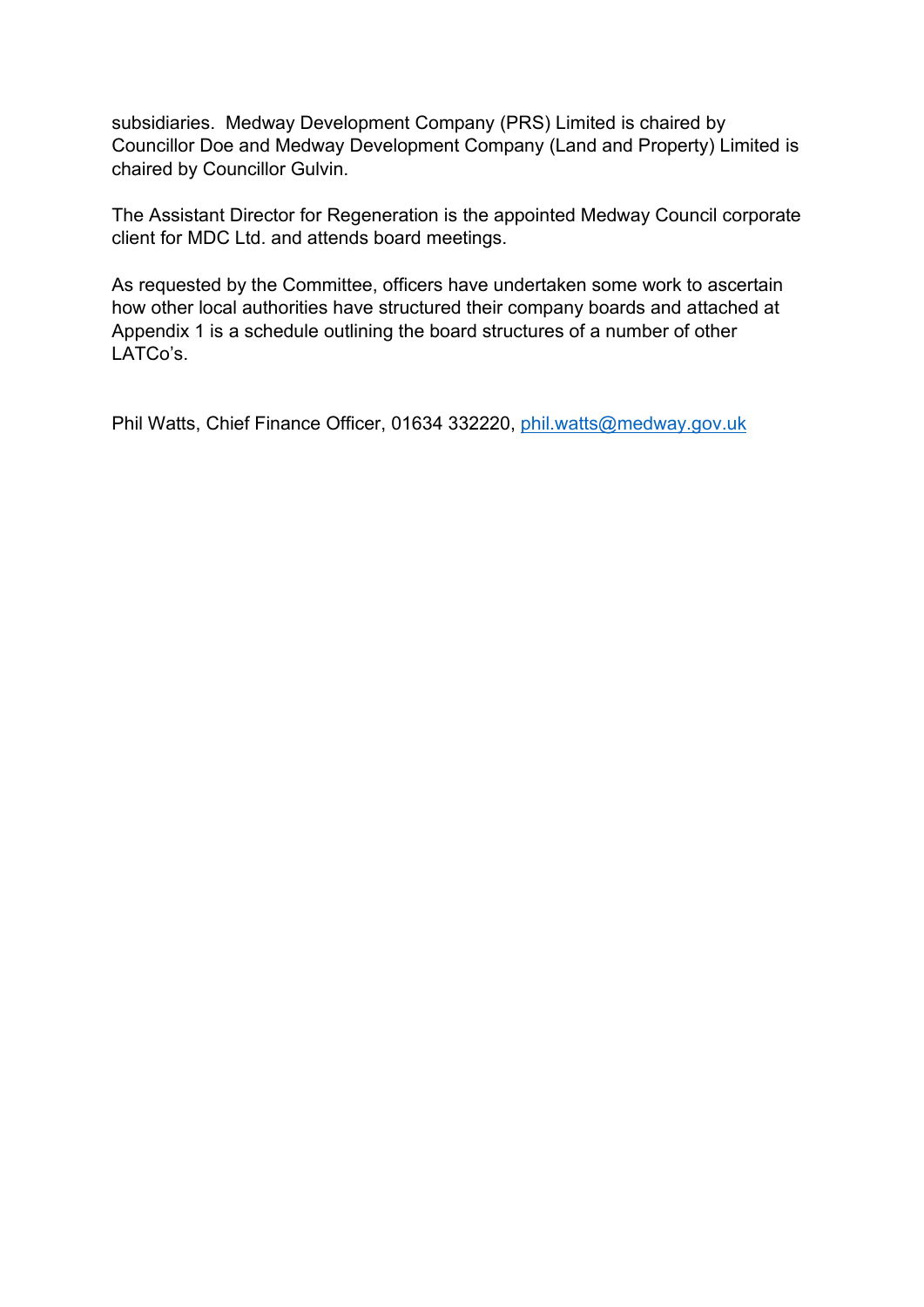## Local Authority LATCo

| <b>Local Authority</b>      | Nature of LATCo                                                                                                           | <b>Board Structure</b>                                                                                                                                                                                                                                                                                                                                                                                                                            |
|-----------------------------|---------------------------------------------------------------------------------------------------------------------------|---------------------------------------------------------------------------------------------------------------------------------------------------------------------------------------------------------------------------------------------------------------------------------------------------------------------------------------------------------------------------------------------------------------------------------------------------|
| <b>Central Bedfordshire</b> | 'New Vista' Housing<br><b>Development Company</b>                                                                         | The Board comprises two executive directors (councillors) and two Council<br>directors (officers). Also recruiting a Managing Director and an independent Chair                                                                                                                                                                                                                                                                                   |
|                             |                                                                                                                           | for the Board. The Executive Member for Corporate Resources and Deputy                                                                                                                                                                                                                                                                                                                                                                            |
|                             |                                                                                                                           | Leader is the nominated shareholder but not a Board member.                                                                                                                                                                                                                                                                                                                                                                                       |
| <b>Telford and Wrekin</b>   | 'NuPlace' Property<br>Company                                                                                             | There are three directors, all drawn from the senior management team and no one<br>receives additional remuneration. NuPlace has no employees but reimburses the<br>Council for services at a market rate.                                                                                                                                                                                                                                        |
|                             |                                                                                                                           | Whilst Cabinet Members are not directors of the company, three of them sit on a<br>Housing Investment Programme Board, alongside senior officers, that oversees<br>the Council's wider housing activities, including setting the strategic direction for<br>NupLace and prioritising other Council housing activities.                                                                                                                            |
| Leicester                   | Two companies, both<br>dormant $-$ the 100%<br>Council owned housing<br>company was overtaken                             | The company directors are all drawn from the senior management team. The<br>housing company is wholly owned, the energy company 50/50 with the county<br>council, which also nominates officers.                                                                                                                                                                                                                                                  |
|                             | by the abolition of the<br>HRA borrowing cap and<br>the energy company<br>(owned 50/50 with the<br>County), which failed. | In light of the issues experienced with Robin Hood Energy, Leicester has reviewed<br>its governance arrangements. This includes proper training for officers and<br>councillors acting as directors. They have also decided that a separate person<br>should represent the Council at the annual shareholder and members meeting.<br>Too often the director finds themselves representing the Council, which is really a<br>conflict of interest. |
| Wokingham                   | Housing Companies and<br>an ASC Operational<br>Company                                                                    | The housing companies sit under a holding company, comprising four non-<br>executive directors (three councillors and one officer) and subsidiaries generally<br>made up of four to five non-executives (two councillors and two or three external<br>experts).                                                                                                                                                                                   |
|                             |                                                                                                                           | The ASC operational company does include executive directors on the board.                                                                                                                                                                                                                                                                                                                                                                        |
| Birmingham                  | A large number of                                                                                                         | Annually a report is presented to Cabinet detailing the nominations to outside                                                                                                                                                                                                                                                                                                                                                                    |
|                             | companies, wholly owned,<br>associates and                                                                                | bodies, this is where the officer and member board and/or trust appointments are<br>either made or ratified. Birmingham doesn't have a set structure for members,                                                                                                                                                                                                                                                                                 |
|                             | investments.                                                                                                              | officers, executives or non-executives, as each company requirement is reviewed                                                                                                                                                                                                                                                                                                                                                                   |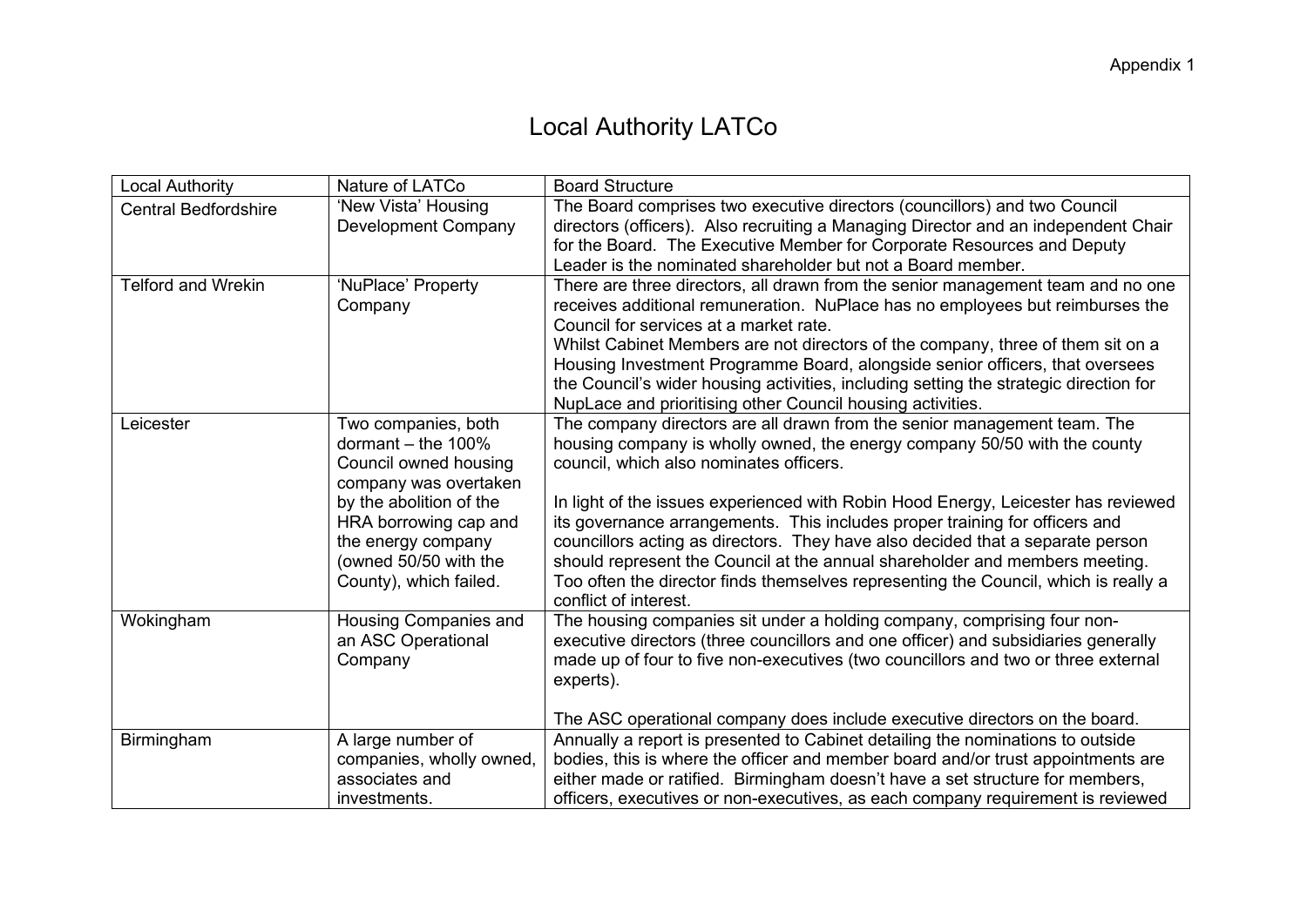|           |                                                                     | individually. Two companies are FCA registered and for them to have Member<br>directors, which could change frequently, would not look good with the FCA, so for<br>these companies all directors are drawn from senior management.                                                                                                                                                                                                                                                                                                                                                                                                                                        |
|-----------|---------------------------------------------------------------------|----------------------------------------------------------------------------------------------------------------------------------------------------------------------------------------------------------------------------------------------------------------------------------------------------------------------------------------------------------------------------------------------------------------------------------------------------------------------------------------------------------------------------------------------------------------------------------------------------------------------------------------------------------------------------|
|           |                                                                     | Some companies will have executive directors on the board, but not all. This tends<br>to reflect the holding in the company; eg. where the council is 100% owner then<br>the boards will be largely non-executive. This in particular may be where third<br>party NEDs are brought in, as it is unreasonable to expect Members to have<br>commercial expertise in some of these arenas. It's also a good way to balance the<br>make-up of the board, gender, race, age etc. Where there are executive directors<br>on the board then the Council would look to make appointments or have reserved<br>matters which require Council approval only – eg. directors salaries. |
|           |                                                                     | Officer selection is from director level down to grade 7 (top of the non-JNC<br>grades), with appointments based according to skill and expertise.                                                                                                                                                                                                                                                                                                                                                                                                                                                                                                                         |
|           |                                                                     | Birmingham have set up a Cabinet Committee for Group Company Governance, to<br>oversee company performance, note board changes, oversee a training schedule<br>for all nominees and provide a forum in which group matters and best practice can<br>be discussed and applied with Council wide legitimacy. Having this Member led<br>group has assisted with improvements to process and compliance across the<br>board.                                                                                                                                                                                                                                                   |
|           |                                                                     | Member nominations are made by each party group and can be a mix of cabinet<br>members and backbenchers, depending on the expertise or particular interest of<br>the Members.                                                                                                                                                                                                                                                                                                                                                                                                                                                                                              |
| Blackpool | Eight trading wholly<br>owned companies<br>(excluding subsidiaries) | In terms of membership, the majority comprise seven non-executive directors - four<br>directors recruited from the business sector with three council directors (Cabinet<br>members and backbenchers).                                                                                                                                                                                                                                                                                                                                                                                                                                                                     |
|           |                                                                     | The only exceptions are the transport company which (under the Transport Act<br>1985) is required to have executive directors on the Board (three) in addition to the<br>seven non-executive directors, and an ALMO which manages the Council's<br>housing stock and which includes tenant directors on the Board. Only one                                                                                                                                                                                                                                                                                                                                                |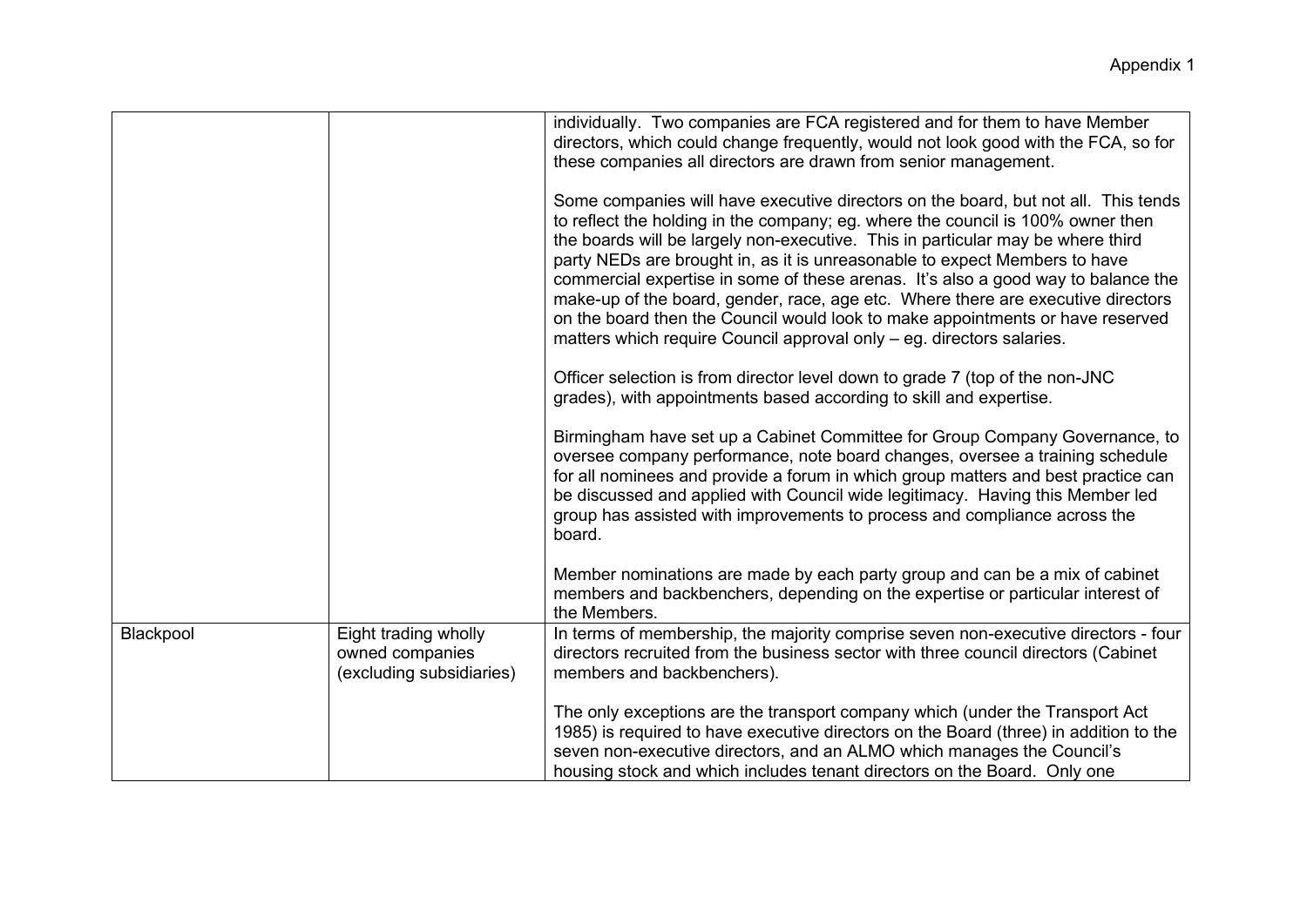|                                               |                                                                                     | company has senior officers of the Council on the Board, however this is likely to<br>be reviewed going forward.                                                                                                                                                                                                                                            |
|-----------------------------------------------|-------------------------------------------------------------------------------------|-------------------------------------------------------------------------------------------------------------------------------------------------------------------------------------------------------------------------------------------------------------------------------------------------------------------------------------------------------------|
| Bournemouth,<br><b>Christchurch and Poole</b> | 'Tricuro' owned jointly with<br>Dorset Council for the<br>provision of adult social | BCP Council has a trading company (Tricuro) owned jointly with Dorset Council for<br>the provision of adult social care day centres, residential and reablement services.                                                                                                                                                                                   |
|                                               | care day centres,<br>residential and<br>reablement services.                        | The company leadership team reports to the Board with oversight by an Executive<br>Shareholder Group (ESG). The ESG sets strategic direction with some decisions<br>specifically reserved for it.                                                                                                                                                           |
|                                               |                                                                                     | The composition of the Board is as follows:<br>Independent Chair                                                                                                                                                                                                                                                                                            |
|                                               |                                                                                     | Three non-executive directors (external 3rd parties)<br><b>Managing Director</b><br><b>HR Director</b>                                                                                                                                                                                                                                                      |
|                                               |                                                                                     | <b>Finance Director</b>                                                                                                                                                                                                                                                                                                                                     |
|                                               |                                                                                     | together with an Executive Shareholder Group of 10 councillors, comprising up<br>to five from each local authority and but including the Cabinet Member for Finance,<br>the Cabinet Member for Adult Social Care.                                                                                                                                           |
|                                               |                                                                                     | The relationship with officers is as service commissioners, although they will be<br>able to exercise some influence through their Cabinet members.                                                                                                                                                                                                         |
| Peterborough                                  | One 100% Council<br>company                                                         | The Board comprises two Members and one Council officer. The remainder of the<br>Board are the LATCo's executive officers. Now considering independent directors.                                                                                                                                                                                           |
| <b>Kent County Council</b>                    |                                                                                     | No Members on company boards, because the political imperative is deemed to be<br>incompatible with the directors duties under the Companies Act. A separate<br>shareholder board imparts the shareholder strategy and investment vision to the<br>Chairman and Chief Executive of the business in question. KCC eventually<br>created a holding company to |
|                                               |                                                                                     | portfolio manage all of its businesses under a governance protocol, with tightly<br>defined reserved matters. There is a single KCC officer on the holding company<br>board who reports to the Council's Head of Paid Service. KCC also mandates the<br>use of internal audit function on a 'right to roam' basis that gives further oversight              |